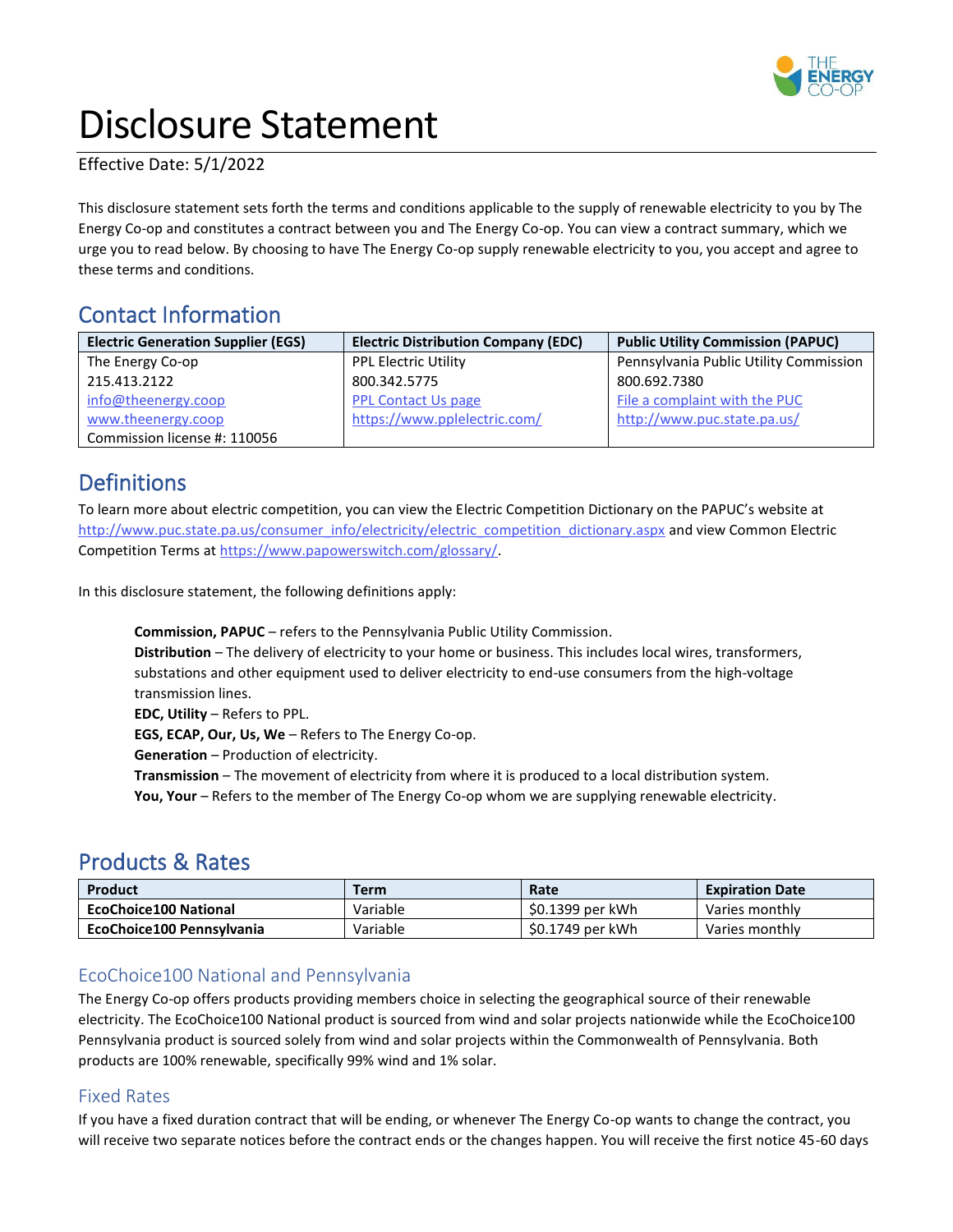before, and the second notice 30 days before the expiration date or the date the change becomes effective. These notices will explain your options.

#### Variable Rates

Variable rates are subject to change. **The rates can change each billing period**. Variable rates change on the first day of each calendar month and will be accessible, with updated terms, at [www.theenergy.coop/electricity-terms-conditions.](http://www.theenergy.coop/electricity-terms-conditions) **You will not receive notifications of variable rate changes except at the time of billing.** The Energy Co-op's variable rates do not have limitations on rate variability, rate ranges, or rate ceilings, and there is not a limit on how much the rate may change from one billing cycle to the next. Your first billing cycle's rate will be the rate for the product you select, listed above. Variable rate changes are based on market conditions and fluctuations in energy-related costs.

#### Explanation of Charges

The rates listed above include generation, transmission and 5.9% Pennsylvania gross receipts tax. Rates are not introductory rates, do not have any other applicable EGS fees, do not require a deposit, and are subject to applicable taxes. Your EDC may charge fees and taxes. The supply rate may not always provide you with savings.

Generation prices and charges are set by the electric generation supplier you have chosen. Your EDC is responsible for distribution charges, as well as any emergencies and outages. The Public Utility Commission regulates distribution prices and services. The Federal Energy Regulatory Commission regulates transmission prices and services.

Based on a monthly average usage of 700kWh, the following table provides you an estimate of your monthly electricity bill if you receive service from PPL and your generation and transmission from The Energy Co-op. Your actual bill will vary based on your use of electricity and your elected rate.

| <b>Billing Details - (Bill Acct. 12345-67890)</b> |       |       |
|---------------------------------------------------|-------|-------|
| Charges for - PPL Electric Utilities              |       |       |
| Residential Rate: RS for Dec 1 - Dec 30           |       |       |
| Distribution Charge:                              |       |       |
| <b>Customer Charge</b>                            | 17.94 |       |
| 700 kWh @ \$0.04332                               | 30.32 |       |
| <b>Total Distribution Charges</b>                 |       | 48.26 |
| Generation & Transmission Charge:                 |       |       |
| ENERGY CHARGE 700 kWh @ \$0.1399                  | 97.93 |       |
| <b>Total Energy Co-op Charges</b>                 |       | 97.93 |
| Amount Due                                        |       |       |

#### Historical Pricing

To request The Energy Co-op's previous 24 month's average monthly billed PPL residential rates, please call us at 215.413.2122 or email us at [info@theenergy.coop.](mailto:info@theenergy.coop) Historical pricing is not indicative of present or future pricing.

# Contract Term & Cancellation

#### Service Start Date

Generally, your renewable electricity supply by The Energy Co-op will begin 3 business days after your enrollment request is processed by the EDC.

#### Right of Rescission

You have a 3-day right of rescission per 52 Pa. Code § 54.5(d) during which you can revoke your enrollment with our electricity service. The 3-day right of rescission is for 3 business days and begins when you receive the written disclosure. You may cancel in writing, orally or electronically, if available. Waivers of the 3-day right of rescission are not permitted by any EGS.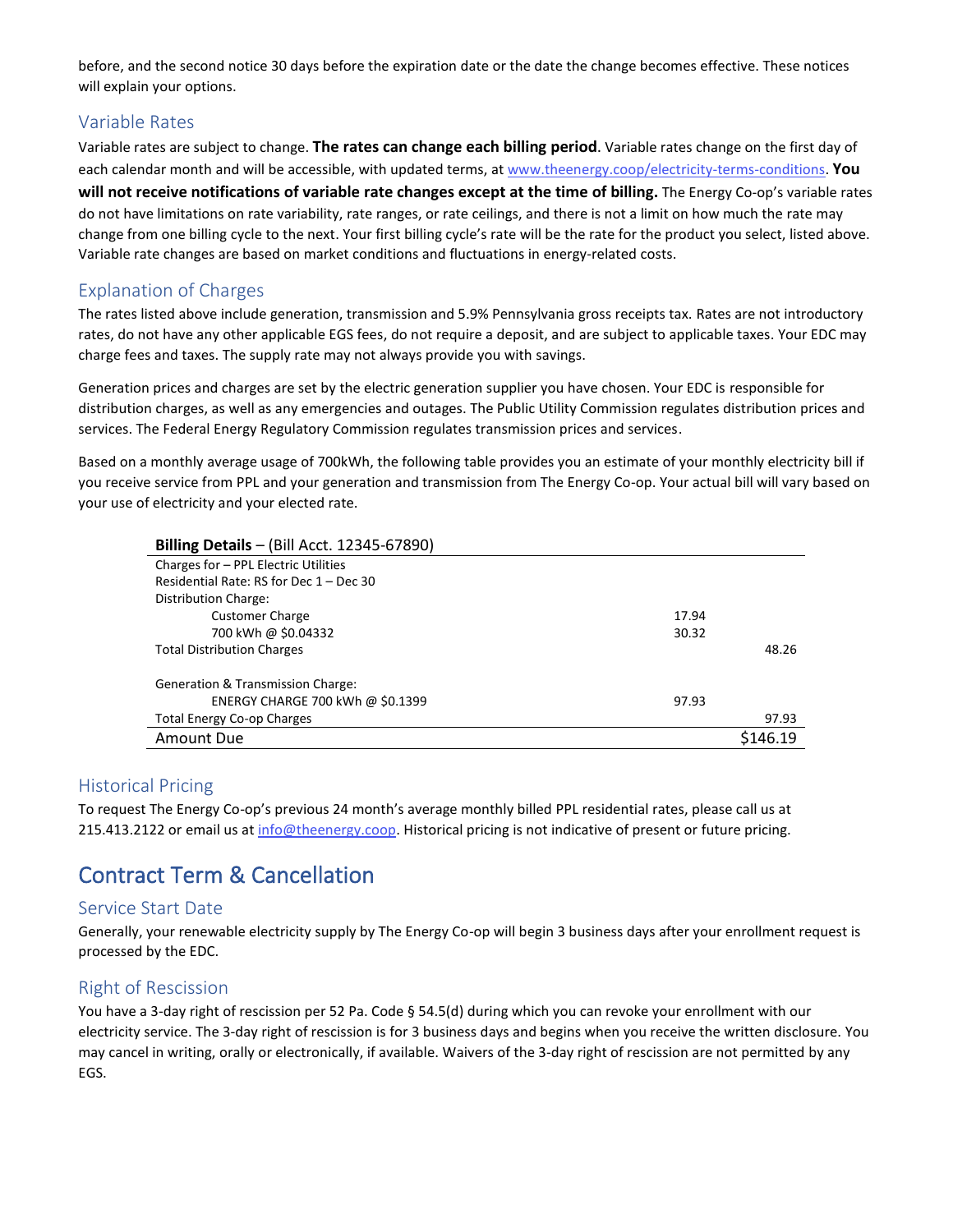## Cancellation/Early Termination Fees

The Energy Co-op does not charge cancellation or early termination fees for any of the products or rates listed. For fixed contracts, you will not be subject to a penalty or fee if you terminate the contract at any time between the date the options notice is issued and the expiration of the fixed duration contract.

# Additional Information

## Electric Choice & Shopping

Information about shopping for an electric supplier is available at www.PaPowerSwitch.com or other successor media platform as determined by the PAPUC, by calling the PAPUC at (800) 692-7380 and the Office of Consumer Advocate at 800.684.6560 OR at [www.oca.state.pa.us.](http://www.oca.state.pa.us/)

#### Assistance & Universal Service Programs

PPL offers a number of assistance programs designed to provide low-income, residential customers with continued electric in exchange for reduced monthly payments based on individual household needs. For more information on PPL's assistance programs, visi[t https://www.pplelectric.com/my-account/payments/need-help-paying-your-bill.aspx](https://www.pplelectric.com/my-account/payments/need-help-paying-your-bill.aspx) or you can call PPL at 800.342.5775.

## Obtaining Customer Account Information

The Energy Co-op may obtain your historical usage data from PPL for purposes of enrolling and supplying renewable electricity to you. By enrolling with The Energy Co-op, you hereby consent to The Energy Co-op obtaining and using that information for the purpose(s) stated, and consent to PPL releasing that information. The Energy Co-op will maintain the confidentiality of your personal information including your name, address, telephone number, electric usage and historic payment information, as required by applicable Commission regulations and Federal and State laws.

## Assignment

This contract is not assignable by you. The Energy Co-op may assign this contract, including to a purchaser of all or substantially all of its business or as collateral in connection with one or more financing transactions.